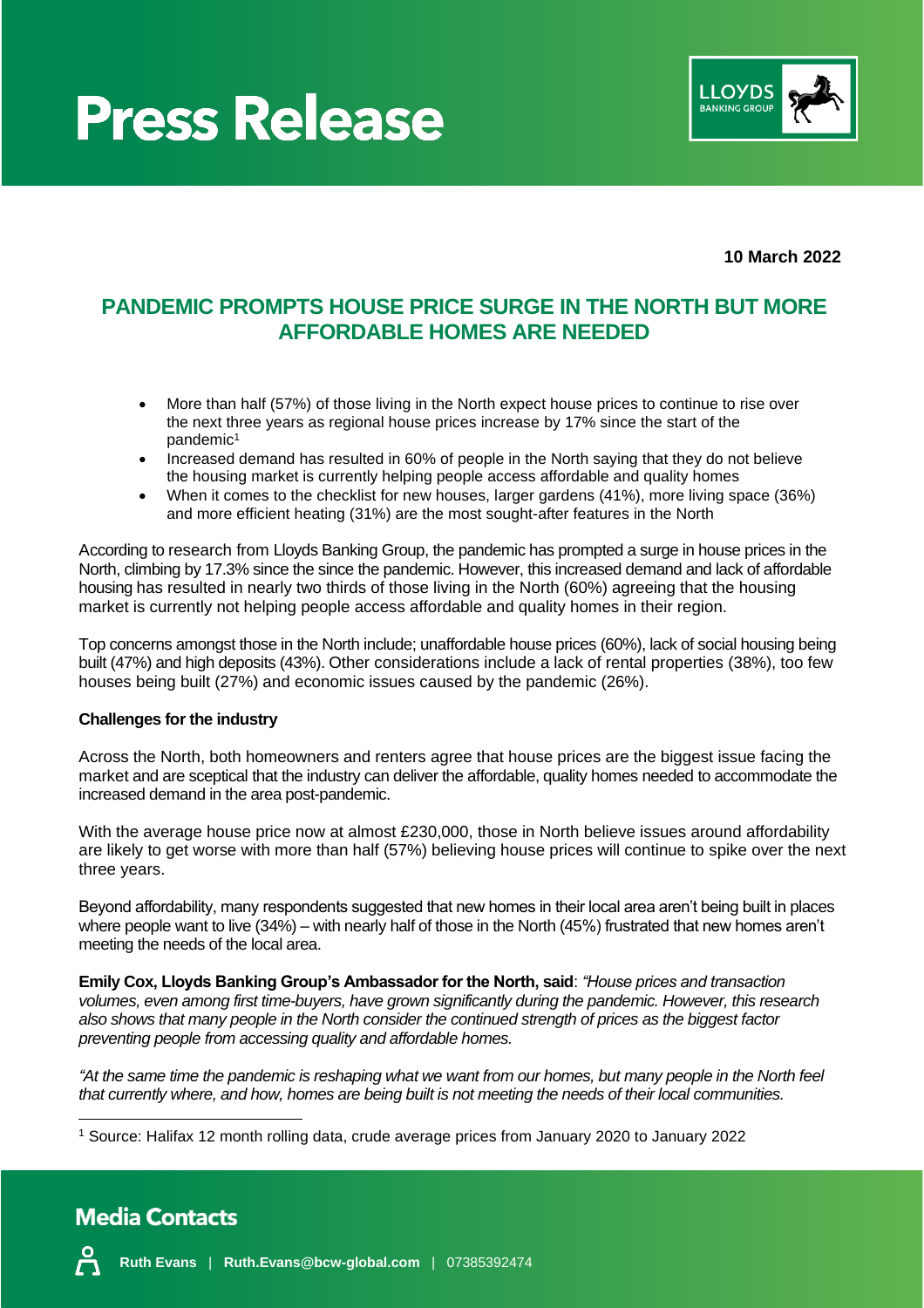## **Press Release**



*"Understanding these local trends, will be vitally important in ensuring the homes being built keep pace with the changing needs of individuals and local communities. That's why, as part of our commitment to help Britain prosper, we are working across the industry to collectively work-out how we deliver the high-quality, sustainable and affordable homes that the North needs."*

#### **Meeting local needs**

Over the last year, there has been increased interest in the region as homeworking buyers and renters look to spend lockdown savings in more rural commuter areas, with many transactions focused on living in an attractive area (47%), good transport links (45%) and living near family and friends (44%).

#### **A changing picture of home**

However, when it comes to our homes themselves, a large garden and more space looks set to be one of the most important factors driving buying decisions in the North over the next few years. The garden was deemed the most important feature; with nearly half (41%) stating they would prioritise that first, followed by more living space (36%) and more efficient heating (31%). In fact, just over a third of Northerners said they would pay more than they would otherwise for a home with a garden (35%) and off-street parking (32%).

**John Barnes, CEO of award-winning housebuilder Duchy Homes, said**: "*Duchy Homes started out as a premium housebuilder focused on small, exclusive developments of large 5-bedroom homes. In more recent years, through our partnership with the Housing Growth Partnership, we have been able to purchase much larger sites and build in greater volumes.*

*"This shift in direction has meant we are now able to provide more 2-bed, 3-bed and 4-bed homes to the market, without losing our focus on quality, which has opened up our brand to a much wider audience of homebuyers. We've seen increased demand for our new homes over the last 18 months and are continuing to purchase more land and secure planning permission for large sites across the North of England, including our upcoming development of 163 plots at Elwick, Hartlepool."*

- **ENDS** -



**Ruth Evans** | **Ruth.Evans@bcw-global.com** | 07385392474